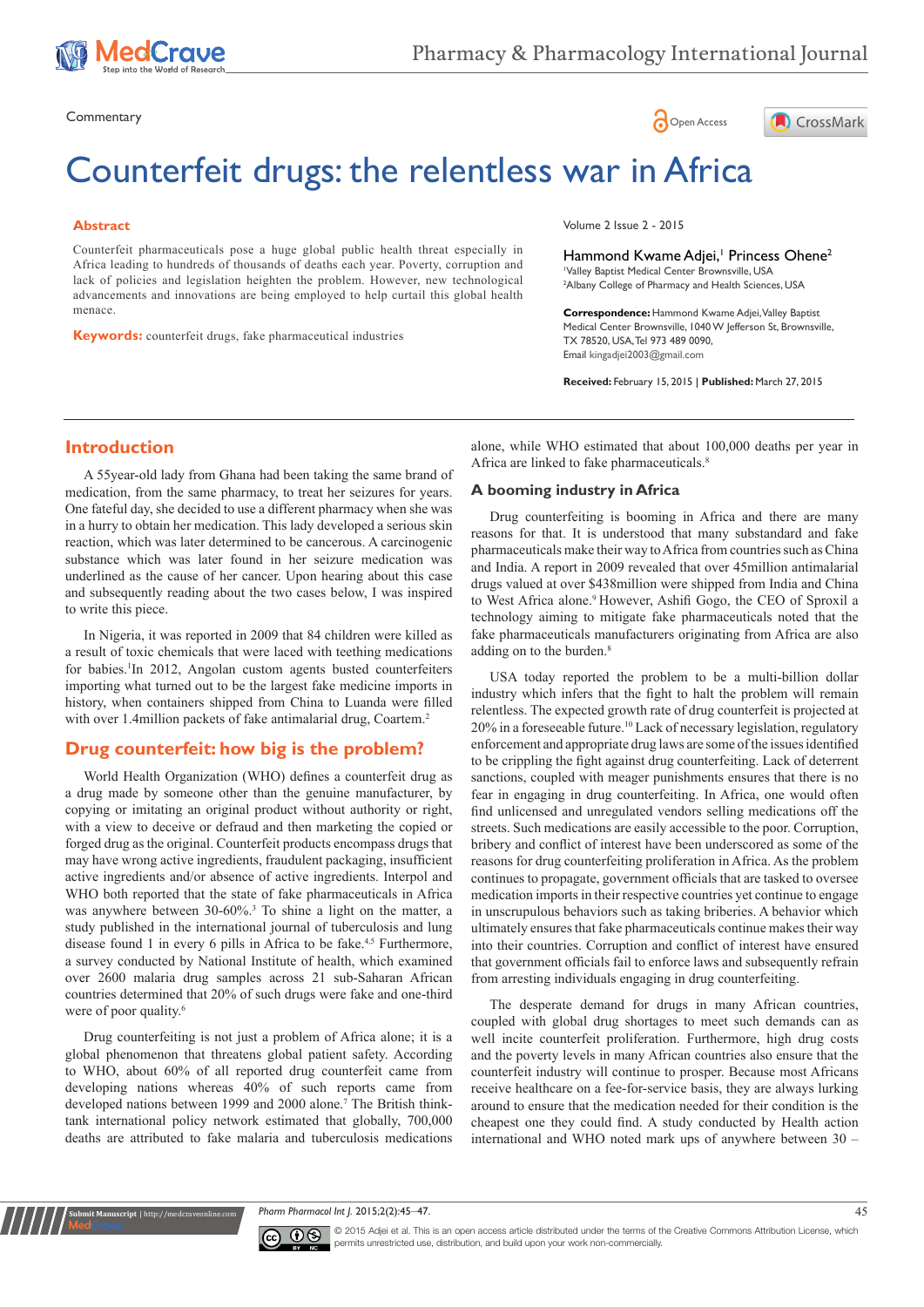80% of retail prices in licensed and regulated vendors.<sup>8</sup> Patients in need of a medication will inevitably ditch buying medication from licensed and regulated vendors, owing it to poverty.

#### **The burden**

The obvious public health risk for using fake pharmaceuticals is that the users' health may worsen as a result of taking inappropriate pharmaceuticals or one that is laced with a poisonous or a carcinogenic substance. Heavy metals such as mercury, aluminum, lead, cadmium, arsenic, chromium, uranium, strontium and selenium are found in fake pharmaceuticals. Poisonous products such as polychlorinated biphenyl, rat poisons, boric acid, road paint, wall paint, floor wax and antifreeze are also found in fake drugs.<sup>11</sup> The aforementioned metals and poisons can cause cancer or have a debilitating effect on a person's neurological, urinary, skeletal, cardiac and intestinal systems.

Another problem that can arise from taking counterfeited antimicrobials is resistance, which in itself is a global public health threat. There are many initiatives being implemented across the world to decrease antimicrobial resistance. As a result, taking fake or substandard pharmaceuticals only make the fight against microbial resistance even harder. Needless to say that proliferation of fake antimicrobials also hinder advances being made in the fight against diseases such as HIV/AIDS, malaria and Tuberculosis. Death can also ensue as a result of taking fake pharmaceuticals, either from lack of active ingredient, from a poisonous ingredient, or a combination herein.

#### **Solving the problem**

Certainly, with the fake pharmaceutical industry booming in Africa and around the globe, measures to mitigate its threat on patient safety and its proliferation are imminent. Firstly, education among the general public will serve as a proper tool to reduce the prevalence of the issue in Africa. Teaching the public about the potential harm they will be exposed to from taking fraudulent pharmaceuticals from hawkers, street vendors and peddlers will certainly aid in the combat against drug counterfeits. The education should emphasize the need to buy drugs from only legitimate or regulated vendors. Such education should also involve advising patients to report any perceived lack of efficacy from any medication they may have taken, as well as any adverse drug event experienced.

Moreover, the education should not end there with the general public; government officials who are tasked to enforce and regulate drugs in their respective countries should as well be educated. For these officials, the education should focus on the severity and the prevalence of the problem, as well as the potential risk it poses to the general public. Education should emphasis the need to enforce and regulate laws and legislation in their respective countries. Furthermore, the education should be expanded to the street vendors, peddlers and hawkers. For this group of people, the education should hone in on the potential damage they are causing others from selling them fake products. Moreover, instead of ousting illegal vendors off the streets, governments should emphasize on initiatives to regulate these vendors to ensure that they are at least selling the appropriate products that are safe. Forcing them off the street will inevitably fail, as poor people in this part of the world will forever patronize cheap vendors. As such, effective measures to regulate them will be the only way to ensure the safety of the desperately sicken Africans who are always at the danger of ingesting poisonous substances.

Strong will and commitments from various government officials to tackle this issue from the basis of enacting strong legislation, which emphasizes severe sanctions that will serve as deterrence to those who engage in such business, are desperately needed. Currently, it is understood that sanctions against illegal sale of fraudulent pharmaceuticals are not severe enough to deter such behaviors. For instance, an Interpol raid in Uganda in 2009, which discovered five tons of fake drugs, only convicted five people, of which each one of them were only fined \$520.<sup>7</sup> An appalling and disgraceful excuse for "conviction" is undoubtedly as a result of conflict of interest and corruption. A raid with the potential to kill many people was left virtually unpunished. Until government officials dispel themselves from corruption and conflict of interest, the combat will remain incessant and cacophonous. Until the penalties for such grave act of misconduct are treated as a crime, the matter will forever be present.

Indigenous lifestyle is also a contributory factor to the drug counterfeiting plague in Africa. As mentioned earlier, the fee-forservice system is vastly prevalent in Africa and most prescription drugs are extremely costly when purchased from regulated or legitimate vendors. A poverty stricken continent as Africa is vulnerable to drug counterfeiting, hence its proliferation. Government subsidization of imported pharmaceuticals to ensure that access to quality healthcare to the indigent is of the essence. Government can impose all kinds of laws and regulations it desires, however, lack of access to quality healthcare will forever ensure that fake pharmaceuticals will encroach the African boarders and inevitably inflict harm to its people.

## **The silver lining?**

There is a reason to smile: 29 pharmaceutical companies globally have provided funding to Interpol to combat drug counterfeit. Additionally, technology is being utilized in Africa to fight against drug counterfeit. Mobile phone usage on the African continent is providing the medium needed to battle drug counterfeit. For example: companies such as mPedigree and Sproxil have designed a system whereby consumers will simply scratch off an encrypted label on their respective drug packages and text the encrypted code to the manufacturer to verify the drug's authenticity for free.<sup>8</sup> Upon texting the code to the manufacturer, the consumer then receives an instant message to confirm the drug's authenticity.

### **Conclusion**

There is no doubt that this debilitating plague on the African continent needs to be eradicated. Past and current initiatives, laws, regulations and legislations to combat the problem have been rebuffed, mainly because of public ignorance, corruption, lack of enforcement and poverty among other things. There is no denying that the fight to oust this issue will continue to remain relentless; however, new methods to solving this problem have never been desperately needed. Various sectors of the public are losing hope and trust in the healthcare system. Trust in the healthcare system should not dissipate at the hands of importation of fake pharmaceutical. However, until proper enforcement and enactment of new laws that emphasize stern and severe sanctions are implemented, the war against drug counterfeit will forever remain relentless at the expense of consumers who will forever patronize drug counterfeiters due to easy access and cheaper drug prices.

# **Acknowledgements**

None.